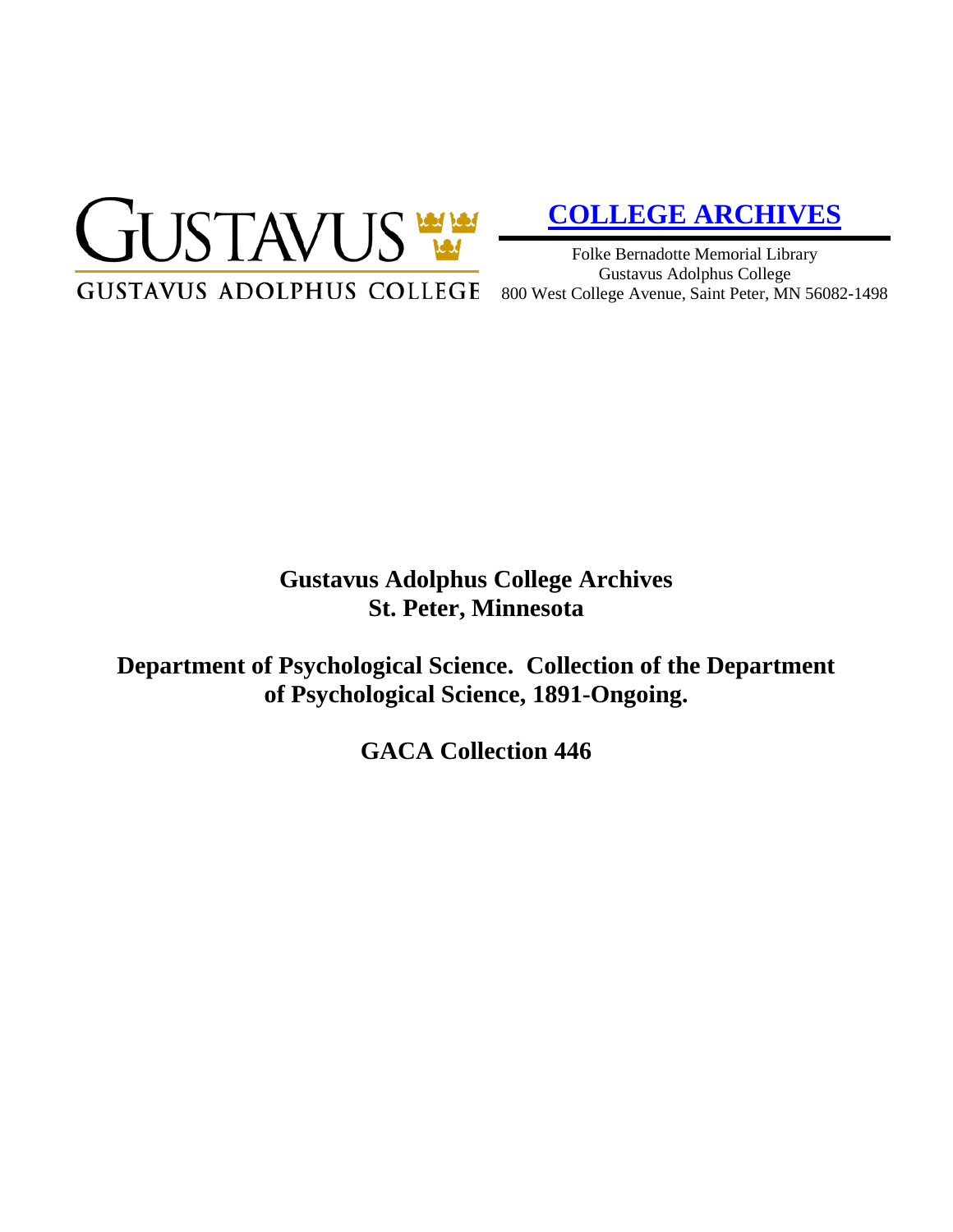**Department of Psychological Science. Collection of the Department of Psychological Science, 1981-Ongoing. GACA Collection 446. 1 Records Center Carton, ½ Hollinger box, and 1 gray box.**

## **ABSTRACT:**

The Department of Psychological Science collection consists of planning correspondence concerning the Kendall Lecture Series, *Emil's Epilogue*, the Psychology newsletter and Psi Chi Honor Society materials. Other materials include budgets, chair files, department evaluations, and photographs of classrooms, activities, students, faculty, picnics, etc. There are a few memorabilia items, including shirts, stamps, a graduation honors cord, and department name plates. The majority of the materials come from the 1980s-2000s.

## **HISTORICAL NOTE:**

The first psychology course at Gustavus Adolphus College was offered in 1894 by the Philosophy Department. In 1913, the Psychology and Education Department was created. In 1925, the Psychology Department was created; the department changed its name to Psychological Science in 2012.

The first course relating to neuroscience, Physiological Psychology, was offered in 1964. The Neuroscience minor was created in 2005 and consists of courses from both psychology and biology departments.

#### **SCOPE AND CONTENT:**

This collection is divided into three series: Department, John Kendall Lecture Series, and Psi Chi Honor Society.

**Department** contains all materials related to the department, including administrative and financial materials, newsletters, conference and symposium materials, and photographs.

**John Kendall Lecture Series** consists of a history of the lecture series as well as transcripts of lectures.

**Psi Chi Honor Society** includes membership lists, budgets, reports, and activities.

#### **RESTRICTIONS:**

There are no restrictions on the use of this collection for research purposes. The researcher assumes full responsibility for observing all copyright, property, and libel laws as they apply.

Researchers must use collection in accordance with the policies of the College Archives, the Folke Bernadotte Memorial Library, and Gustavus Adolphus College.

#### **COLLECTION CITATION:**

Department of Pyschological Science. Collection of the Department of Psychological Science, 1891-Ongoing. GACA Collection 446. Gustavus Adolphus College Archives, St. Peter, Minnesota.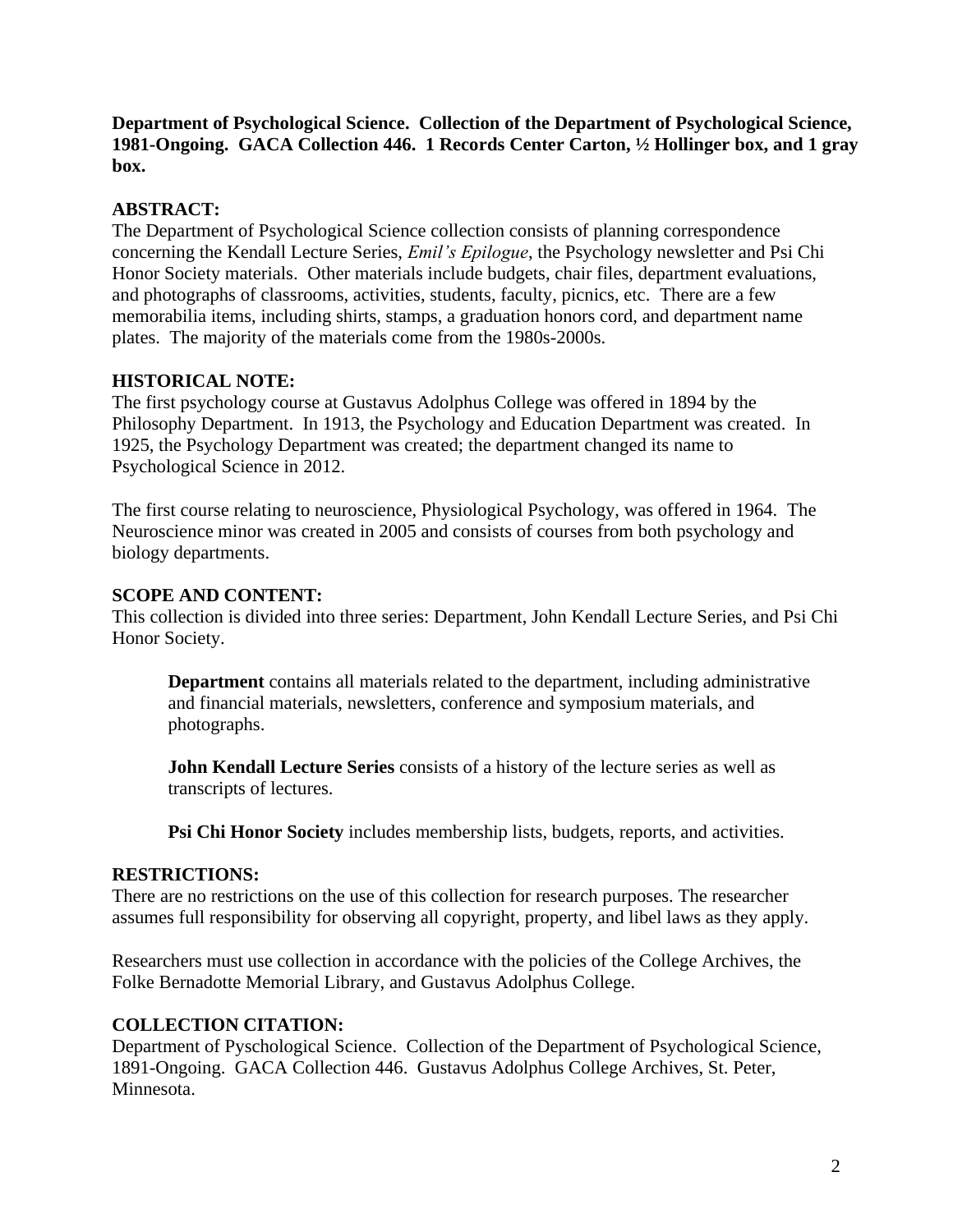#### **ACQUISITION:**

Amy Mukamuri transferred this collection during January 2019.

#### **PROCESSED BY:**

Amber Wolfinger, student worker, processed this collection and developed the finding aid during January 2021.

#### **SUBJECT HEADINGS:**

Gustavus Adolphus College. Department of Psychological Science. Psi Chi International Honor Society. (Gustavus Adolphus College) Psychological Science--John Kendall Lecture Series (Gustavus Adolphus College).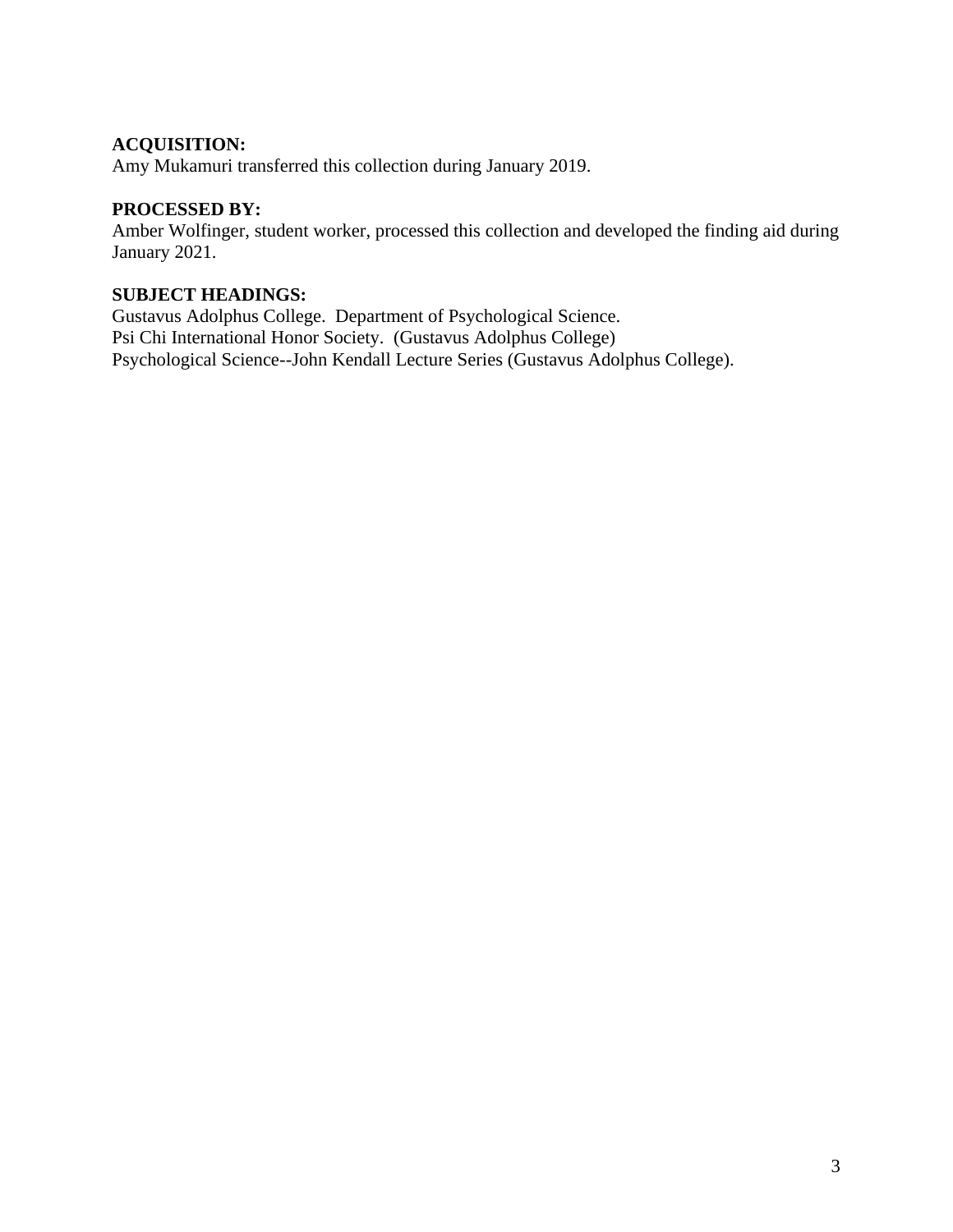| <b>GACA Collection 446</b>                                        | <b>Box</b>     | <b>Folder</b>            |
|-------------------------------------------------------------------|----------------|--------------------------|
| <b>Department, 1891-Ongoing</b>                                   |                |                          |
| Budget Reports, 1987, 1996-99, and 2003-13                        | $\mathbf{1}$   | 1                        |
| Chair Files, 1979-82                                              | $\mathbf{1}$   | $\overline{2}$           |
| Chili Supper Student and Faculty Retreat, Planning, October-      | 1              | 3                        |
| November 2010                                                     |                |                          |
| Course Syllabi, 1998-2011                                         | $\mathbf{1}$   | $\overline{4}$           |
| Department Evaluations, 1987-96                                   | $\mathbf{1}$   | 5                        |
| Department Name Plate, undated                                    | 3              | $-$                      |
| Emil's Epilogue, Newsletter, February 1977-97                     | $\mathbf{1}$   | 6                        |
| Emil's Epilogue, Newsletter, February 1998-2005                   |                | $\overline{7}$           |
| Emil's Epilogue, Planning Materials, 1997-2000                    |                | 8                        |
| Honors Seminar Rosters, 1984-94                                   |                | 9                        |
| Items from Bulletin Board, 2005                                   |                | 10                       |
| Kate Vohs, Alumni Presentation, Planning Materials, 2003          | 1              | 11                       |
| Lab Rat Training for Finals and Olympics, 1970-1981 and undated   | $\mathbf{1}$   | 18                       |
| Metal room plate, undated                                         | 3              | $\overline{\phantom{m}}$ |
| Minnesota Undergraduate Psychology Conference, Program and        | $\mathbf{1}$   | 19                       |
| Planning Materials, February 1995-May 1995 and 2019               |                |                          |
| Newspaper Clippings, 1964 and 1982                                | $\mathbf{1}$   | $20\,$                   |
| Paul Hoffman Visit, May 2000                                      | $\mathbf{1}$   | 21                       |
| Photo Album, c. 1980-90s (1 of 2)                                 | $\mathbf{1}$   | 22                       |
| Photo Album, c. 1980-90s (2 of 2)                                 | 1              | 23                       |
| Photographs, 1985-93                                              |                | 24                       |
| Photographs, 1993-2003                                            |                | 25                       |
| Photographs, undated (1 of 2)                                     | $\mathbf{1}$   | 26                       |
| Photographs, undated (2 of 2)                                     |                | 27                       |
| Post-Gustavus Education, 1891-2009                                | $\mathbf{1}$   | 28                       |
| Psychological Science Research Position Information, c. 2016      | $\mathbf{1}$   | 35                       |
| Psychology Department Symposium, Programs, Planning Materials,    | $\mathbf{1}$   | 36                       |
| and Photos, 2006-13                                               |                |                          |
| Psychology Majors' Department Evaluations, 2005-06 and undated    | $\vert$ 1      | 37                       |
| Psychology Majors' Exit Information, undated                      | $\overline{2}$ | 1                        |
| Sabbatical Replacement Search, 2012-13                            | $\overline{2}$ | $\overline{2}$           |
| Self Study Report, 2006-07                                        | $\overline{2}$ | 3                        |
| The Senior's Calendar, undated                                    | $\overline{2}$ | $\overline{4}$           |
| Shirt, "Gustavus Psychological Science," undated                  | 3              | --                       |
| Shirt, MUPC, 2012                                                 | 3              | $-$                      |
| Shirt, "You know when you're a gustie psychology major when"      | 3              | $-$                      |
| Space Needs, 1972                                                 | $\overline{2}$ | 5                        |
| Spring Gathering for Psychology Majors, Planning Materials, 2010- | $\overline{2}$ | 6                        |
| 12                                                                |                |                          |
| Stamp with Department name and address, undated (1 of 2)          | 3              | $-$                      |
| Stamp with Department name and address, undated (2 of 2)          | 3              | $-$                      |
| Student Enrollment Data, 1977-85 and undated                      | $\overline{2}$ | 7                        |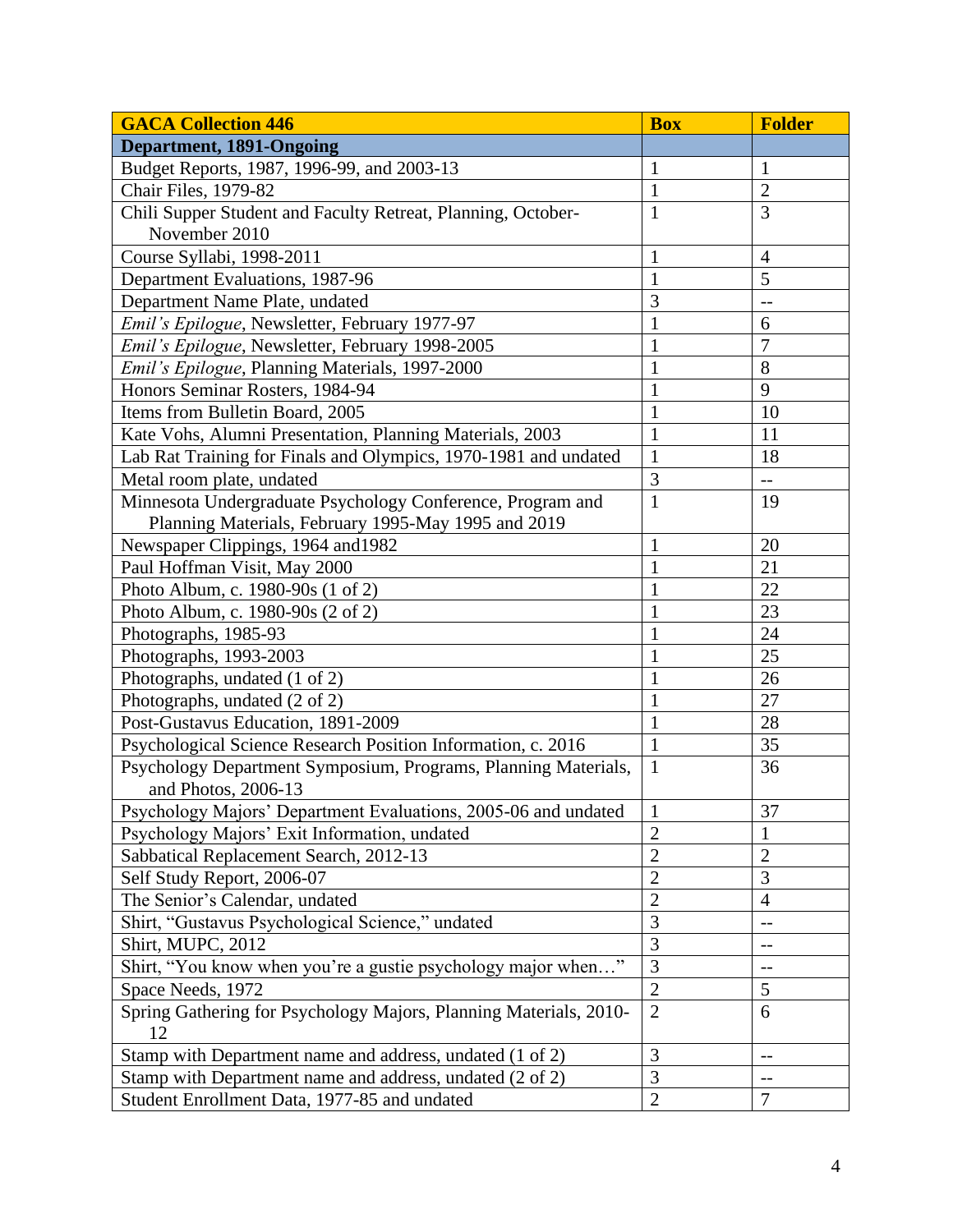| Student Presentations at Conferences, 1984-2004                   | $\overline{2}$ | 8  |
|-------------------------------------------------------------------|----------------|----|
| Student Record of Experiment Forms, 2010-15                       | $\overline{2}$ | 9  |
| <b>John Kendall Lecture Series, 1981-Ongoing</b>                  |                |    |
| History of Kendall Lecture Series, 1981-83                        | $\mathbf{1}$   | 12 |
| Kendall Lecture, 1984, Dr. Karl Anders Ericsson, "Exceptional     | 1              | 13 |
| Abilities"                                                        |                |    |
| Kendall Lecture, 1985, Dr. Mary Jo Nissen, "Disorders of          | $\mathbf{1}$   | 13 |
| Cognition in Alzheimer's Disease"                                 |                |    |
| Kendall Lecture, 1986, Dr. Gerald Patterson, "The Family: Basic   | $\mathbf{1}$   | 13 |
| Training for Aggression"                                          |                |    |
| Kendall Lecture, 1987, Dr. Neil Malamuth, "The Mass Media and     | $\mathbf{1}$   | 13 |
| Aggression toward Women"                                          |                |    |
| Kendall Lecture, 1988, Dr. Gary Dell, "Slips of the Tongue:       | $\mathbf{1}$   | 13 |
| Psychological & Linguistic Explanations"                          |                |    |
| Kendall Lecture, 1989, Dr. Charlene Muehlenhard, "Date Rape:      | $\mathbf{1}$   | 14 |
| Society's Contributions"                                          |                |    |
| Kendall Lecture, 1990, Dr. Elizabeth Spelke, "Origins of          | $\mathbf{1}$   | 14 |
| Knowledge: Infants' Conceptions of Physical Objects"              |                |    |
| Kendall Lecture, 1991, Dr. Gerald Patterson, "Delinquency and     | $\mathbf{1}$   | 14 |
| Crime: Prediction and Prevention"                                 |                |    |
| Kendall Lecture, 1992, Dr. Gary Pickard, "Biological Clocks:      | $\mathbf{1}$   | 14 |
| Who's got the time?"                                              |                |    |
| Kendall Lecture, 1993, Dr. John Kihlstrom, "The Continuum of      | $\mathbf{1}$   | 14 |
| Consciousness"                                                    |                |    |
| Kendall Lecture, 1994, Dr. Terrie Moffitt, "Teenaged Delinquency: | $\mathbf{1}$   | 15 |
| Sowing Wild Oats or Seeds of Violence?"                           |                |    |
| Kendall Lecture, 1995, Dr. Louis Tassinary, "Environmental        | $\mathbf{1}$   | 15 |
| Psychophysiology"                                                 |                |    |
| Kendall Lecture, 1996, Dr. Gordon Bower, "Emotion and Social      | $\mathbf{1}$   | 15 |
| Judgements"                                                       |                |    |
| Kendall Lecture, 1997, Dr. Colleen Seifert, "Can You Forget You   | $\mathbf{1}$   | 15 |
| Ever Heard This?"                                                 |                |    |
| Kendall Lecture, 1998, Dr. John Cacioppo, "Autonomic Risk         | $\mathbf{1}$   | 15 |
| Factors for Illness: Frontiers in Psychoneuroimmunology"          |                |    |
| Kendall Lecture, 2000, Dr. Mark Snyder, "The Psychology of        | $\mathbf{1}$   | 16 |
| Volunteerism and Other Forms of Pro-Social Action"                |                |    |
| Kendall Lecture, 2004, Dr. Charles Nelson                         | $\mathbf{1}$   | 16 |
| Kendall Lecture, 2006, Dr. Richard Davidson                       | $\mathbf{1}$   | 16 |
| Kendall Lecture, 2007, Dr. Morton Ann Gernsbacher, "The Science   | 1              | 16 |
| of Autism: Beyond the Myths and Misconceptions"                   |                |    |
| Kendall Lecture, 2009, Dr. Renee Baillargeon, "Making Sense of    | $\mathbf{1}$   | 16 |
| Others' Actions: Psychological Reasoning in Infancy"              |                |    |
| Kendall Lecture, 2010, Mahzarin R. Banaji, "Mind Bugs: The        | $\mathbf{1}$   | 17 |
| Science of Ordinary Bias"                                         |                |    |